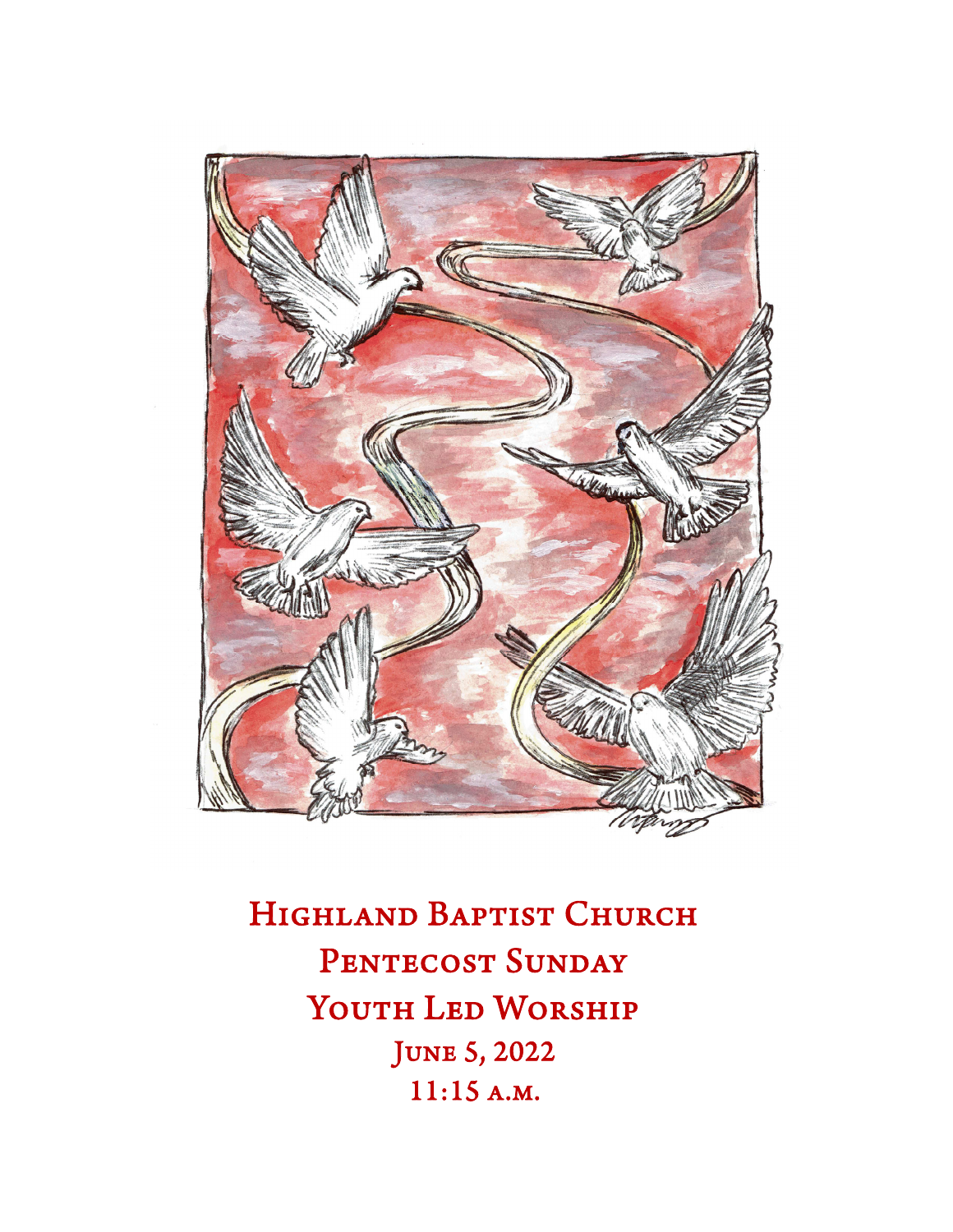## A PENTECOST OF TONGUES EXPLODES IN PRAISE OF JESUS' NAME

A Reading from Acts Ainsley Braun, Mya Cutler,

Acts 2:1-21 (Pew Bible page 116 – NT)

Hymn of Praise (228) † festal song production of the state song production of  $\mathbf{F}$  and  $\mathbf{F}$ 

A Rushing, Mighty Wind

Glory to the Creator † metals and the control of the Creator  $\uparrow$  meineke

Glory to the Creator, and to the Christ, and to the Spirit, One. As it was in the beginning, is now, and ever shall be, world without end. Amen.

### GOD'S SPIRIT BLOWS THE WIND

The Gospel Lesson † Tate Sinclair

John 14:15-17; 25-27 (Pew Bible page 107 – NT)

Prayer of Confession Livia Mayfield

You invite us to open our hearts, but we keep them shielded from your Spirit. You call for us to open our minds, but we would rather confine them to what we already know. Breathe your Spirit on us once more, so that, filled with your Spirit of Peace, we become bearers of your sacred truth in every aspect of our lives. We wish to live by your example in full forgiveness, but sometimes it is hard to forgive. We want to follow your teaching, but it is sometimes hard to obey. Holy Spirit, remind us of your words when we need to hear them, and move us to respond with lives of faithfulness. Amen.

Words of Assurance Griffen Farnsley

# LORD, MAKE OUR BREATH A WIND

 $\text{Hymn (310)}$  †  $\blacksquare$  hymn to joy

Joyful, Joyful, We Adore Thee Congregation joins in singing verses three and four

Reflection **Found In Translation** Sally Evans and Youth

† For those who are able, we invite you to stand.

Prayer of Praise Hannah Cooksey and Hannah Harris

Elliott Estes and Gabriel Heeke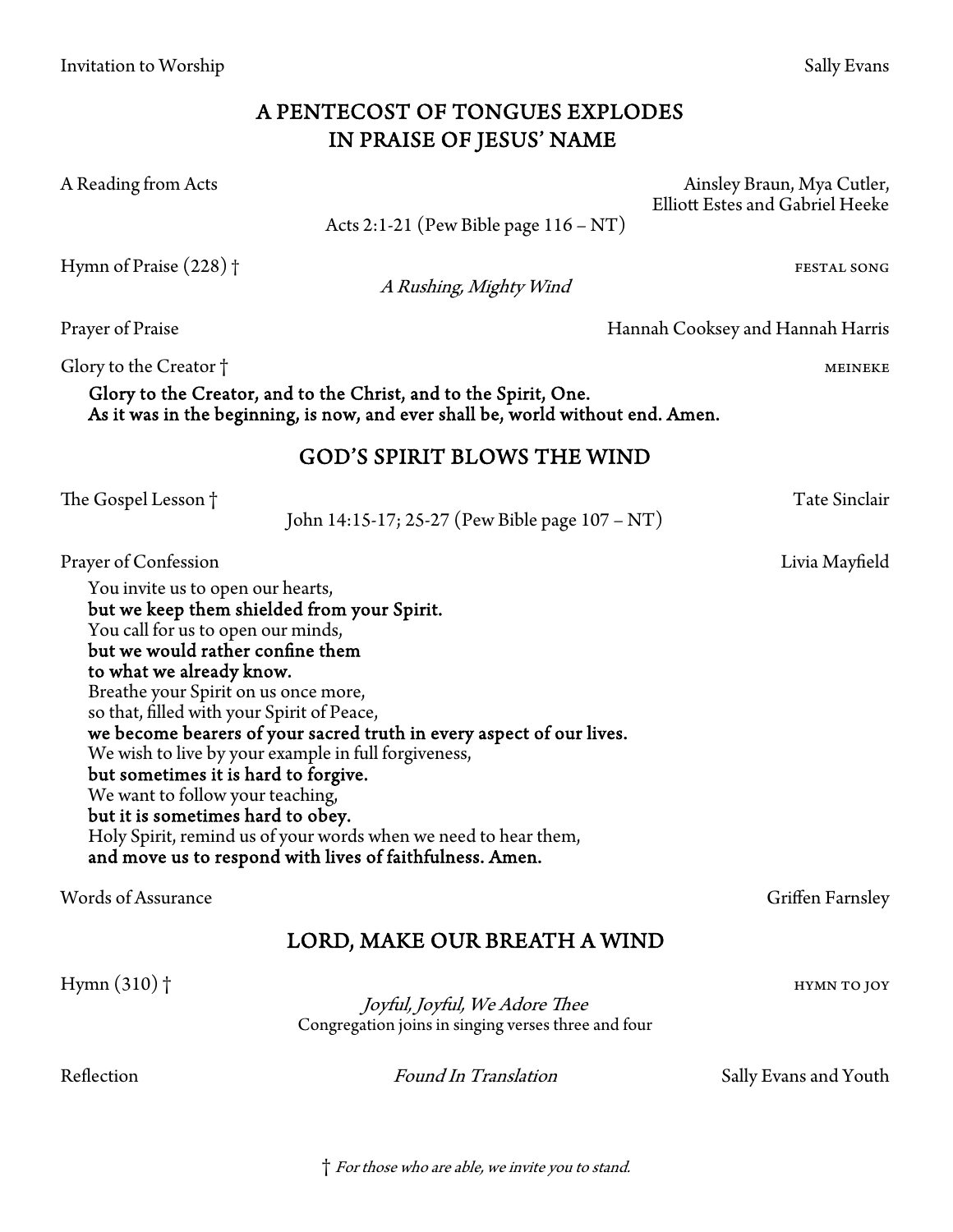The Celebration of Holy Communion Hannah Cooksey, Isaiah Cooksey, Quinn Cornely, Mya Cutler Griffen Farnsley, Parker French, Wes French, Hannah Harris Elizebeth Hawkins, Morgan Heeke, Samuel Williams Reece Invitation to the Table Lauren Jones Mayfield

Exchange of Peace Prayer of Thanksgiving The Lord's Prayer Words of Institution Reception of the Bread and Cup Communion Music by Griffen Farnsley, Guitar

> All bread served is gluten free. Please place your tithes and offerings in the offering plates as you return to your pew.

### LET OUR TONGUES BE FIRE

Hymn of Response (295) † nettleton and the set of the set of the set of the set of the set of the set of the set of the set of the set of the set of the set of the set of the set of the set of the set of the set of the set

Come, Thou Fount of Every Blessing

Offertory Prayer Lula Mae Solley

Recognition of Graduates Sally Evans

We celebrate your graduation with you! We give thanks for your life as a student and all that you have learned. We honor the unique way you translate the message of God to this world. Your accomplishment blesses this church family with determination and perseverance characteristics of gospel living. As your community of faith we surround you with our support and love as you continue on your journey. Receive our joy as we give thanks to God for you. Amen!

News for the Community Gabriel Heeke

In response to your decision, we welcome you! We covenant to be the family of God for you in this place. We hope to learn from you, give to you, and receive from you, as we journey in faith together.

Praise God from whom all blessings flow; Praise God, all creatures here below, Praise God for all that love has done; Creator, Christ, and Spirit, One. Amen.

Morning Reflections



Doxology † tallis' canonism and the contract of the canonism of the canonism of the canonism  $\Gamma$ 

Benediction Highland Youth

Postlude Austin Echols